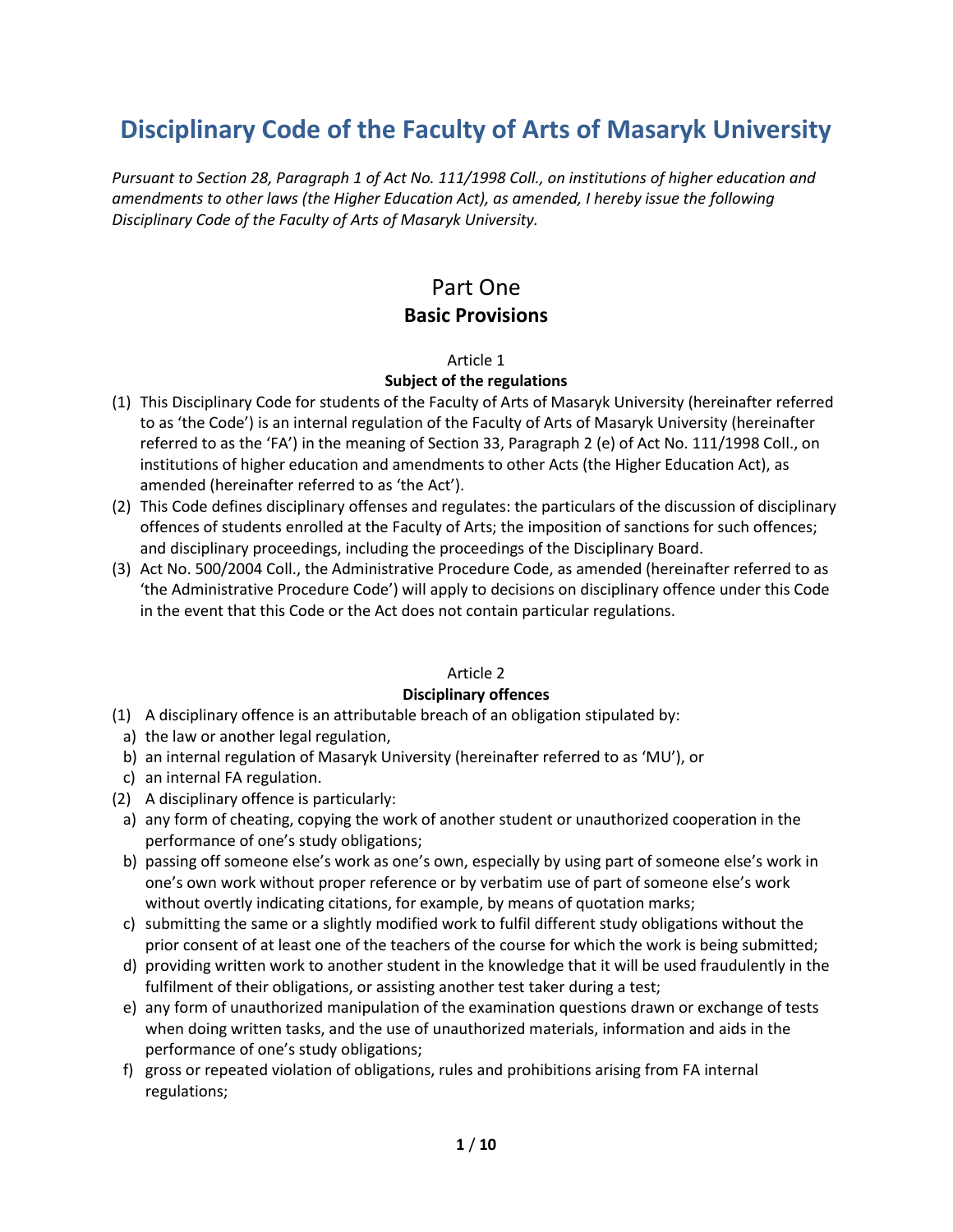- g) a particularly serious or repeated violation of rules and instructions for the use of the MU computer network as stipulated in MU or FA regulations;
- h) the intentional destruction, damage, unauthorized misappropriation or misuse of the property of the FA, university or the property of a member of the academic community, an employee of the FA or a person acting in cooperation with the FA;
- i) aggressive or disruptive behaviour, be it physical or verbal, towards a member of the academic community, an employee of the FA or a person acting in cooperation with the FA;
- j) consuming alcoholic drinks or using any other addictive substances on the premises of the FA or the entrance area to the premises of the FA, or participating in tuition under the influence of addictive substances;
- k) non-payment of a legally valid tuition fee;
- l) a breach of the obligation to draw attention to inaccuracies in data in the study records without undue delay.

## **Disciplinary Board of the FA**

- (1) The Disciplinary Board of the FA (hereinafter referred to as 'the Disciplinary Board') is a selfgoverning academic body of the Faculty consisting of six members.
- (2) Members of the Disciplinary Board are appointed and removed by the Dean with the prior consent of the Academic Senate of the FA and are drawn from members of the academic community of the FA. The Dean of the FA cannot be a member of the Disciplinary Board.
- (3) Half of the members of the Disciplinary Board will be students who are enrolled at the faculty. These individuals must not be in employment at the FA.
- (4) The term of office of a member of the Disciplinary Board is 2 years from the date of their appointment. Their mandate will always expire upon the termination of their membership of that part of the academic community of the FA that was fundamental to their appointment.
- (5) The Disciplinary Board elects its chairman from among its members and makes the decision to remove individuals from the post. The first meeting of the Board will be convened by the Dean within 30 days of the appointment of the members of the Board and the agenda will include the election of the chairman of the Board.

## Part Two **Disciplinary proceedings**

## Article 4

## **Purpose of disciplinary proceedings**

In disciplinary proceedings, it is necessary, in particular, to identify or determine the following:

- a) whether the act considered to be a disciplinary offence occurred;
- b) whether this act is a disciplinary offence;
- c) whether the disciplinary offence was committed by a student;
- d) whether the student has been sanctioned in the past for another disciplinary offence and whether the sanction has been waived, because the disciplinary hearing of that offence led to a remedy, and whether this finding is relevant in assessing the offence in question;
- e) whether it is possible to hear the disciplinary offence;
- f) whether the disciplinary offence was committed negligently or intentionally;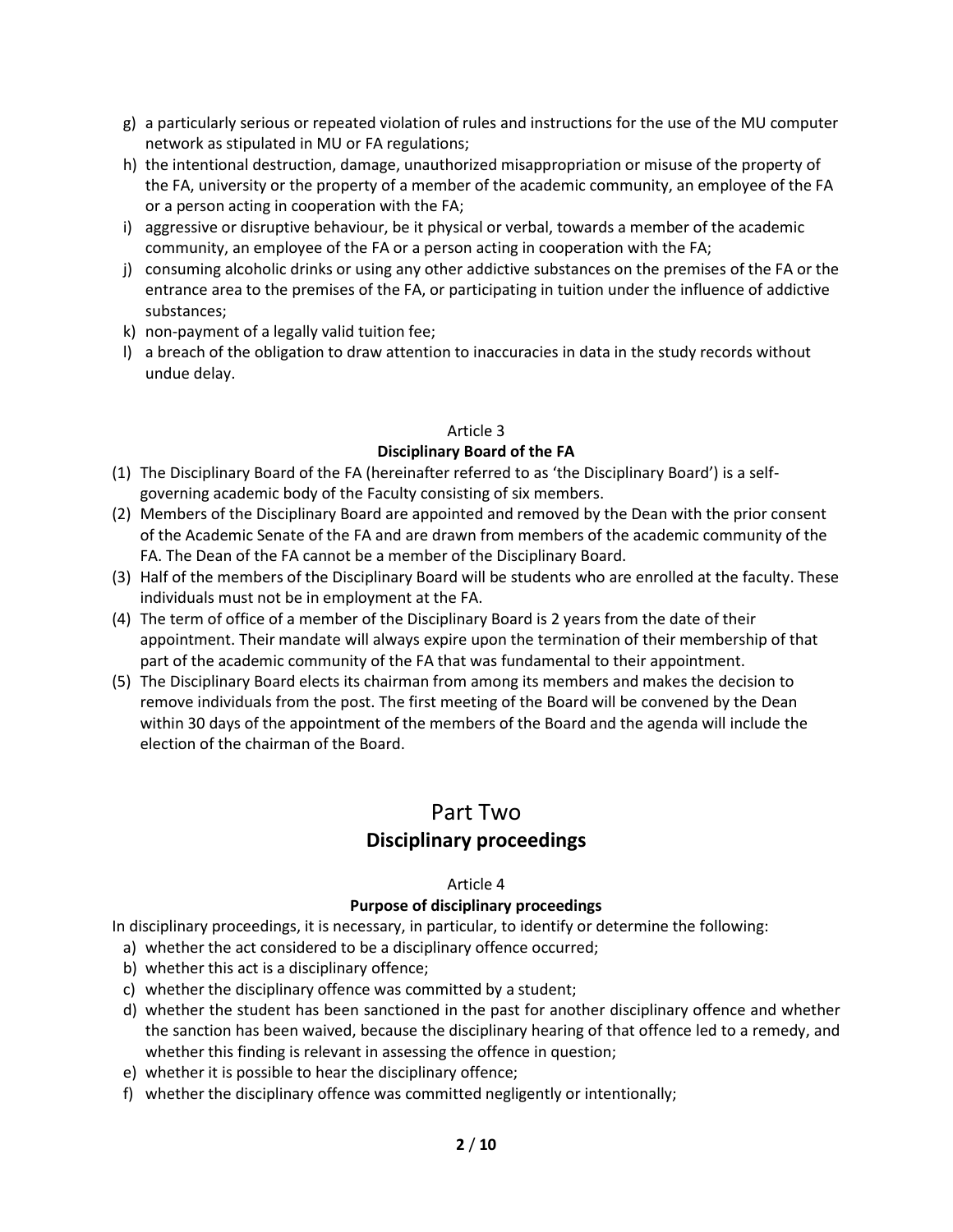g) whether and what disciplinary sanction is to be imposed for the committing of the disciplinary offence.

#### Article 5

## **Initiation of disciplinary proceedings**

- (1) Anyone may initiate proceedings to hear a disciplinary offence. A complaint is submitted to the Dean. If the subject of the complaint seems justified, the Dean submits a motion to the Disciplinary Board to start disciplinary proceedings.
- (2) The Dean's motion to initiate disciplinary proceedings must contain in particular:
- a) a description of the act which is considered to be a disciplinary offence, stating the violated regulations pursuant to Article 2, including the time and place where the disciplinary offence was allegedly committed, if known;
- b) the identification of the student who allegedly committed the act;
- c) a justification of why the act is considered to be a disciplinary offence;
- d) a statement of the evidence on which the proposal is based.
- (3) Disciplinary proceedings are initiated ex officio. The proceedings commence the day the student receives notice of the initiation of proceedings pursuant to Section 46 of the Administrative Procedure Code together with a copy of the Dean's motion; a summons to an oral hearing pursuant to Section 69, Paragraph 1 of the Act (Section 59 of the Administrative Procedure Code) may be associated with the notice of the initiation of proceedings.
- (4) In accordance with the wording of Section 137 of the Administrative Procedure Code, before initiating proceedings, MU may procure the necessary explanations to verify the notice, other information and its own findings that may constitute the reason to initiate proceedings.

## Article 6

## **Circumstances precluding the hearing of a disciplinary offence**

(1) It is not possible to hear a disciplinary offence if a disciplinary proceeding has already taken place in regard of the act and a decision has already been made or if a period of one year has elapsed since the committing of the act considered to be a disciplinary offence or since a final conviction in a criminal case. This period does not include the time when the individual concerned is not a student.

## Article 7

## **A disciplinary offence hearing before the Board**

- (1) Immediately upon the commencement of disciplinary proceedings, the chairman of the Disciplinary Board convenes a meeting of the Board. The date of the oral hearing of the Board must be set so that the oral hearing of the offence takes place no later than 30 days from the Disciplinary Board's receipt of the motion to initiate disciplinary proceedings. The proceedings of the Board are always public, with the exception of its deliberations and voting on proposed rulings.
- (2) Disciplinary proceedings are held with the participation of the student against whom the disciplinary proceedings are directed. Only the student is party to the proceedings. The student must be duly invited to the oral hearing (in accordance with Section 59 of the Administrative Procedure Code) at least five days before the hearing. The invitation is usually sent at the same time as the notice of the initiation of disciplinary proceedings pursuant to Article 5, Paragraph 3. Disciplinary proceedings may be held in the absence of the student only where that person has failed to appear without a proper excuse being delivered to the chairman of the Disciplinary Board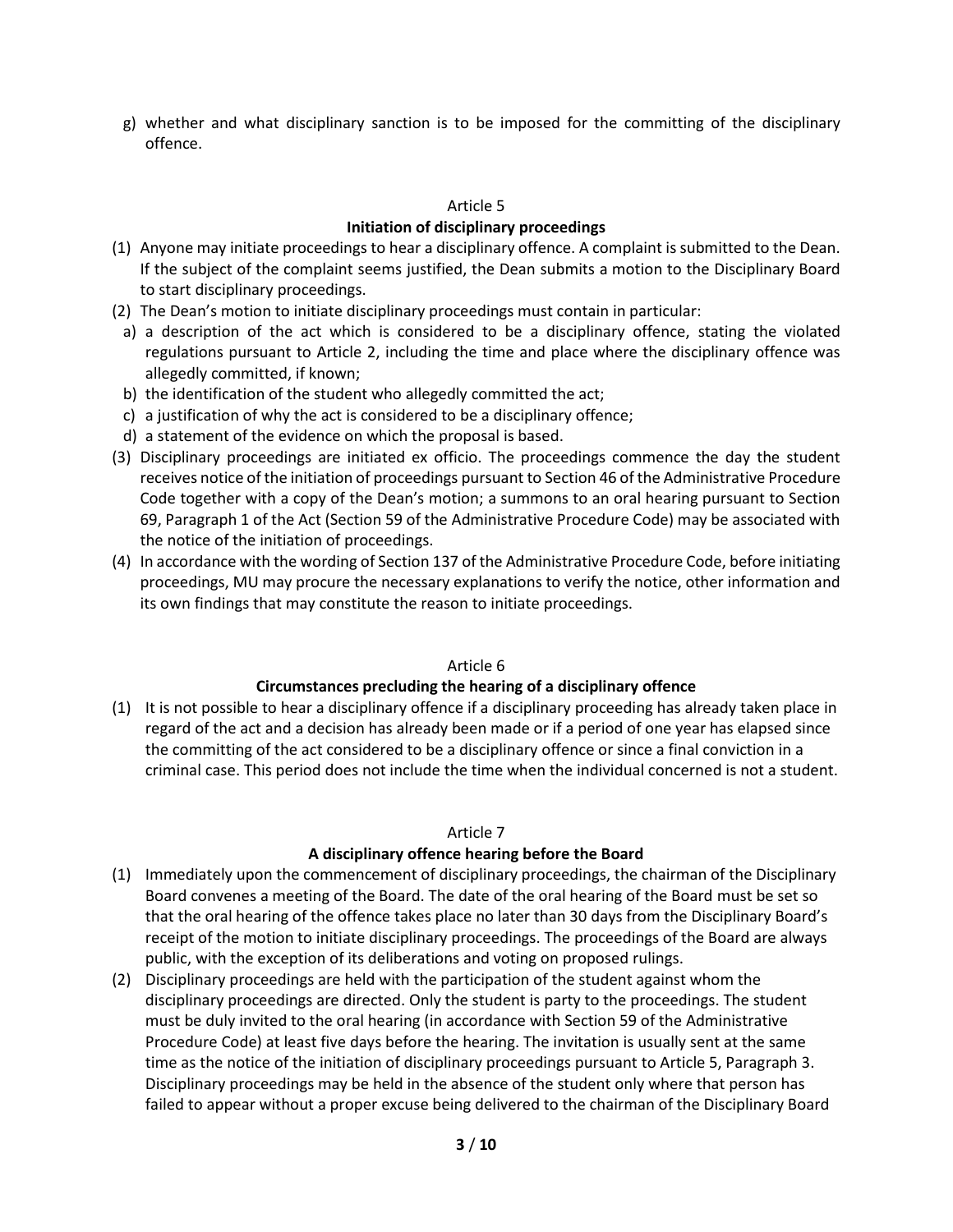by the beginning of the oral hearing at the latest based on pertinent reasons preventing their participation.

- (3) A pertinent reason is considered to be, in particular, incapacity for work as evidenced by a medical certificate certifying the student's state of health on the day of the oral hearing and from which it explicitly follows that the medical condition prevents the student attending the oral hearing. The Board will assess the reasonableness of the excuse and if it deems it acceptable, sets a new date for the oral hearing. The chairman of the Disciplinary Board will ensure that the student is summoned to appear once more.
- (4) Under the conditions of Section 64 of the Administrative Procedure Code, the Disciplinary Board may suspend the proceedings by means of a resolution.

#### Article 8

## **Conduct of disciplinary proceedings**

- (1) Hearings of the Disciplinary Board are initiated by the chairman or an authorized member of the Disciplinary Board by acquainting those present with the content of the motion to initiate proceedings and by summarizing the findings of any previous hearings.
- (2) The student has the right to be present at the hearing of the Board, apart from during its deliberations and voting. They may also propose and submit evidence, comment on all the documents for the hearing, inspect written documents, inspect the minutes of the Board with the exception of the voting record and he may obtain extracts from the documents.
- (3) The student may choose to have a representative. The chosen representative, as established to the Disciplinary Board by the written authorization of the student or by the student granting his authorization before the Board, has the rights specified in the previous paragraph.
- (4) The factual state of affairs will be ascertained by the evidence provided by the Disciplinary Board on its own initiative or that proposed by the Dean or the student. The commission is obliged to take into account the necessary evidence and discuss the matter so that it can be established without reasonable doubt whether or not the student has committed a disciplinary offence.
- (5) Any member of the MU academic community or MU employee who is not a member of its academic community is obliged to attend upon being summoned by the Disciplinary Board to an oral hearing and is obliged to give testimony relevant to disciplinary proceedings in the case where their testimony is proposed as evidence. However, this may be refused by anyone who would cause by it risk of prosecution for a criminal offence or administrative offence to themselves or to a person close to them. Members of the academic community or MU employees who have been summoned to appear at a hearing of the Disciplinary Board to give testimony may not appear at the oral hearing until they have been questioned by the Disciplinary Board.

## Article 9

## **Termination of disciplinary proceedings**

- (1) If the Disciplinary Board accepts the outcome of considering the evidence as being sufficient to make a judgement in the case, it decides on a draft resolution regarding the disciplinary offence.
- (2) The Disciplinary Board may terminate the disciplinary proceedings by a resolution if, during the proceedings, it has become apparent that:
- a) the act stated in the motion to initiate disciplinary proceedings did not take place or is not a disciplinary offence;
- b) the disciplinary offence was not committed by the student in question;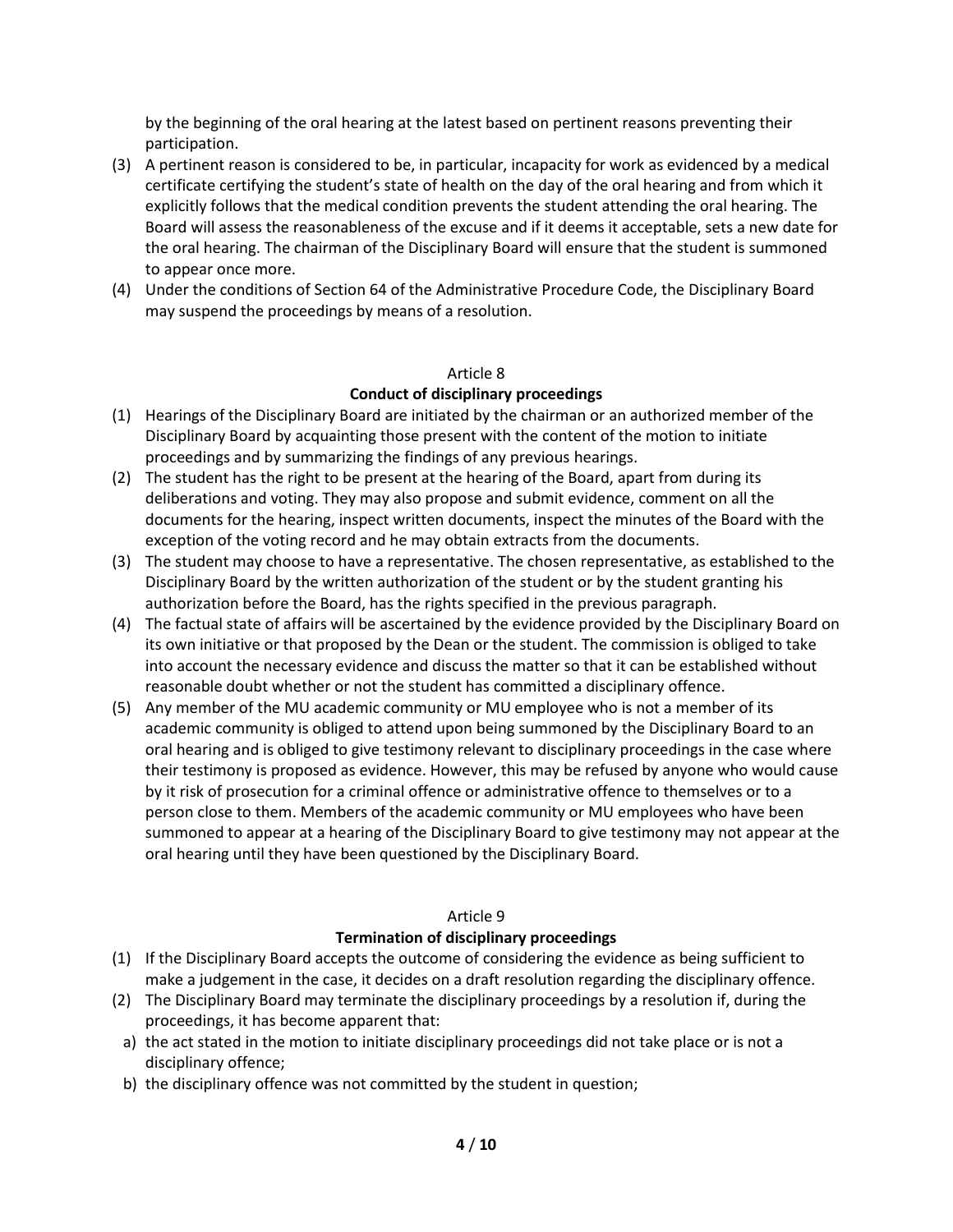- c) the person who committed the disciplinary offence has ceased to be a student pursuant to Section 55 or 56 of the Act;
- d) it is not possible to hear the disciplinary offence (according to Article 6).
- (3) The draft resolution on the disciplinary offence must include, in particular, the verdict and the justification of it.
- (4) Before issuing a decision in a case, the student must be given the opportunity to comment on the basis for issuing the decision.

## **Decision making on a disciplinary offence**

- (1) The decision in disciplinary proceedings is issued by the Dean on the basis of a proposal from the Disciplinary Board without undue delay from the day of receipt of the proposal.
- (2) Under the conditions of Article 12, the Dean may decide to impose the sanction proposed by the Disciplinary Board or a lesser sanction, or waive the sanction.
- (3) The decision on a disciplinary offence must be in written form and must contain:
	- a) the appellation of MU, FA and its dean;
	- b) the name and surname of the student, their date of birth or the student's personal number, the student's university number (UČO), their study programme, and the permanent residence address or postal address that the student registered with MU according to Section 61 of the Act;
	- c) the decision statement which: 1. stipulates that the student has committed a disciplinary offence (with a description of the act and a statement of the violated legal regulations);
		- 2. imposes sanctions or waives their imposition pursuant to Section 65, Paragraph 2 of the Act;
	- d) the justification,
	- e) information on the student's right of appeal and how to exercise that right, including a statement of where and within what time period it is to be submitted, the date from which this period is calculated and which administrative body decides on the appeal.
- (4) The Dean's decision on a disciplinary offence will come into effect on the day:
- a) the time limit for filing an appeal against a decision on a disciplinary offence expires;
- b) the Rector's decision, by which the decision on the disciplinary offence issued by the Dean is changed or confirmed, is delivered;
- c) the right of appeal is waived.

## Article 11

## **Appeal**

- (1) A student whose disciplinary offence has been decided on by the Dean of the FA has the right to appeal against this decision within 30 days from the date of notification.
- (2) A student who has waived this right after notification of the decision does not have the right to appeal. If the student withdraws the submitted appeal, he cannot appeal again.
- (3) An appeal may contest the statement part of the decision, an individual statement or its ancillary provisions. An appeal that only contests the justification for the decision is inadmissible. In the appeal, the student states his name, surname, date of birth and permanent residence address. It must be evident from the appeal the particular decision it is directed against and what is being suggested, what is seen to be in conflict between the decision or the proceedings which preceded it, and the legal regulations or internal regulations. If a student claims that he or she was not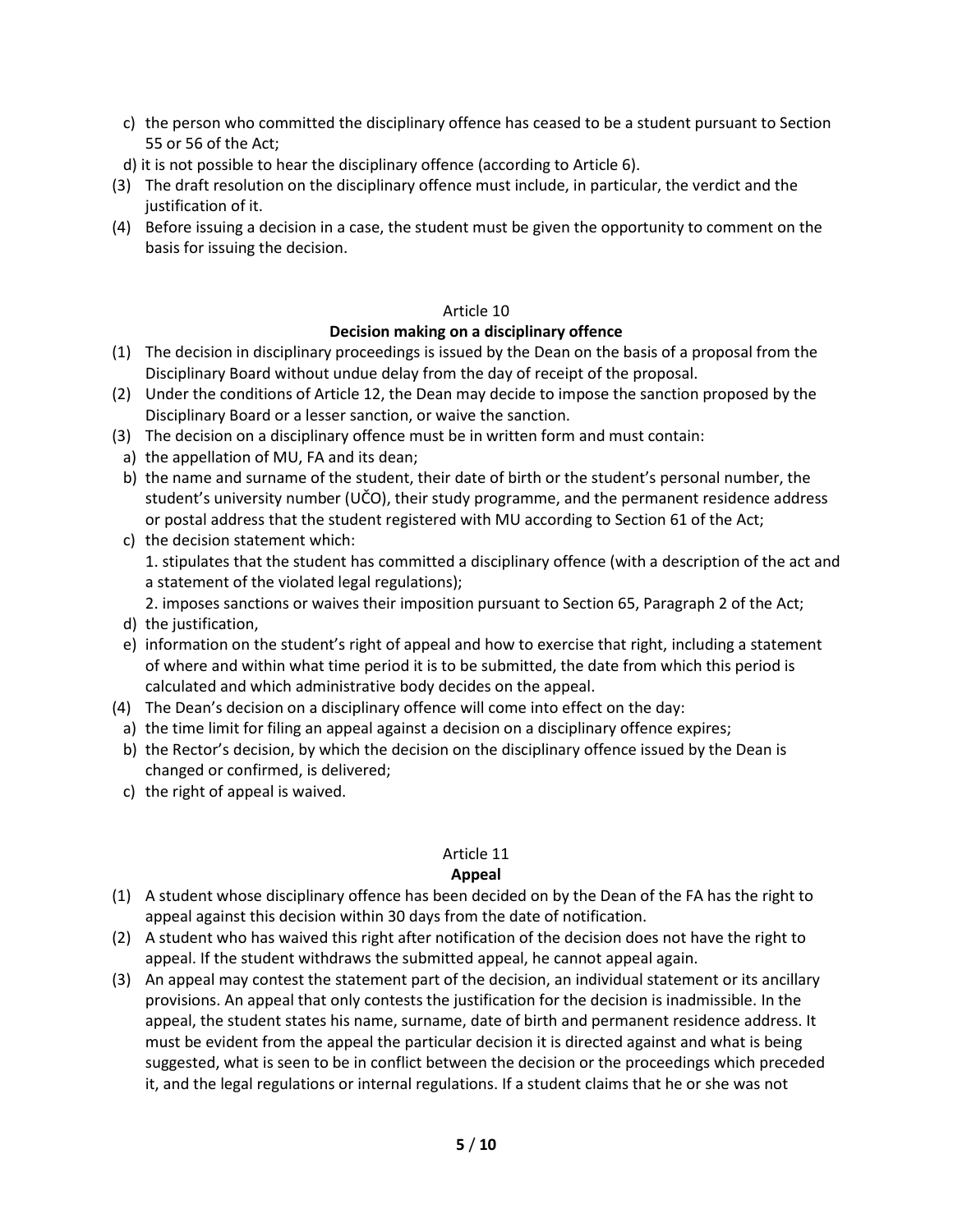allowed to perform an action in the initial proceedings, this action must be done together with the appeal.

- (4) The period of appeal is 30 days from the date of notification of the decision. The time limit is preserved if, on the final day of the time limit, a postal item containing an appeal is submitted to the holder of the postal licence. An appeal can only be lodged after the decision has been issued. If the appeal was lodged before the decision was notified, it shall be deemed to have been lodged on the first day of the appeal period. In case of missing, incomplete or incorrect information it is possible to appeal within 15 days from the date of notification of the corrective resolution, if issued, but no later than 90 days from the date of notification of the decision. Failure to notify the decision cannot be invoked by a student who has demonstrably become acquainted with the decision; in such a case it is possible to appeal within 90 days of the day of acquaintance with the decision.
- (5) A student may request a pardon for missing an appeal within 15 days of the day of the hindrance that prevented them from appealing, but only if they attach the appeal to the application; this submission may be accepted with a suspensory effect should the student be in risk of serious injury. Missing an appeal may be excused if the student proves that the hindrance was caused by a serious reason that occurred through no fault of the student. The Dean decides to excuse the missed appeal by means of a resolution; the missing of an appeal will not be excused if one year has elapsed from the date on which it was to have been lodged.
- (6) A timely and admissible appeal has a suspensory effect; in case of the suspensory effect of the appeal the legal effect, enforceability or other legal effects of the decision do not apply. The suspensory effect of an appeal cannot be excluded.
- (7) An appeal is lodged to the Dean. The Dean complements the proceedings as appropriate; this does not apply if the appeal was lodged late or if it was inadmissible. The Dean may revoke or amend the decision if it fully satisfies the appeal; this decision may be appealed. Provisions of Article 9, Paragraph 4 shall apply in a same manner.
- (8) If the Dean does not see the conditions for the procedure in the previous paragraph, he will forward the file with his opinion to the appellate administrative authority, which is the Rector, within 30 days of the date of the submission of the appeal. In the event of an inadmissible or delayed appeal, the Dean will submit the file to the Rector within 10 days. The opinion will be confined to stating the reasons which are decisive for the assessment of the delay or inadmissibility of the appeal. If, before passing the file to the Rector, the Dean discovers that a fact has arisen which justifies the suspension of the proceedings, he/she will immediately annul the contested decision and suspend the proceedings.
- (9) The Rector reviews the compliance of the contested decision and the proceedings that preceded the issuing of the decision with legal regulations and internal regulations. Any flaws in the proceedings that cannot reasonably be said to have affected the compliance of the contested decision with legislation or internal rules are disregarded.
- (10) If the Rector concludes that the contested decision breaches legal or internal regulations:
	- a) the Rector annuls the contested decision or part of it and halts the proceedings;
	- b) the Rector annuls the contested decision or part of it and returns the matter to the Dean for a new hearing. In giving reasons for this decision, the Rector expresses the legal opinion by which the Dean is bound when the matter is re-examined. An appeal may be lodged against the new decision; or
	- c) the Rector amends the contested decision or part of it; an amendment cannot be made if there is a risk of injury due to the loss of the opportunity to appeal. The student has the right to comment on the documents of the decision newly made by the Rector. If necessary, the Rector will amend the decision in the justification part in order to eliminate defects in the justification. The Rector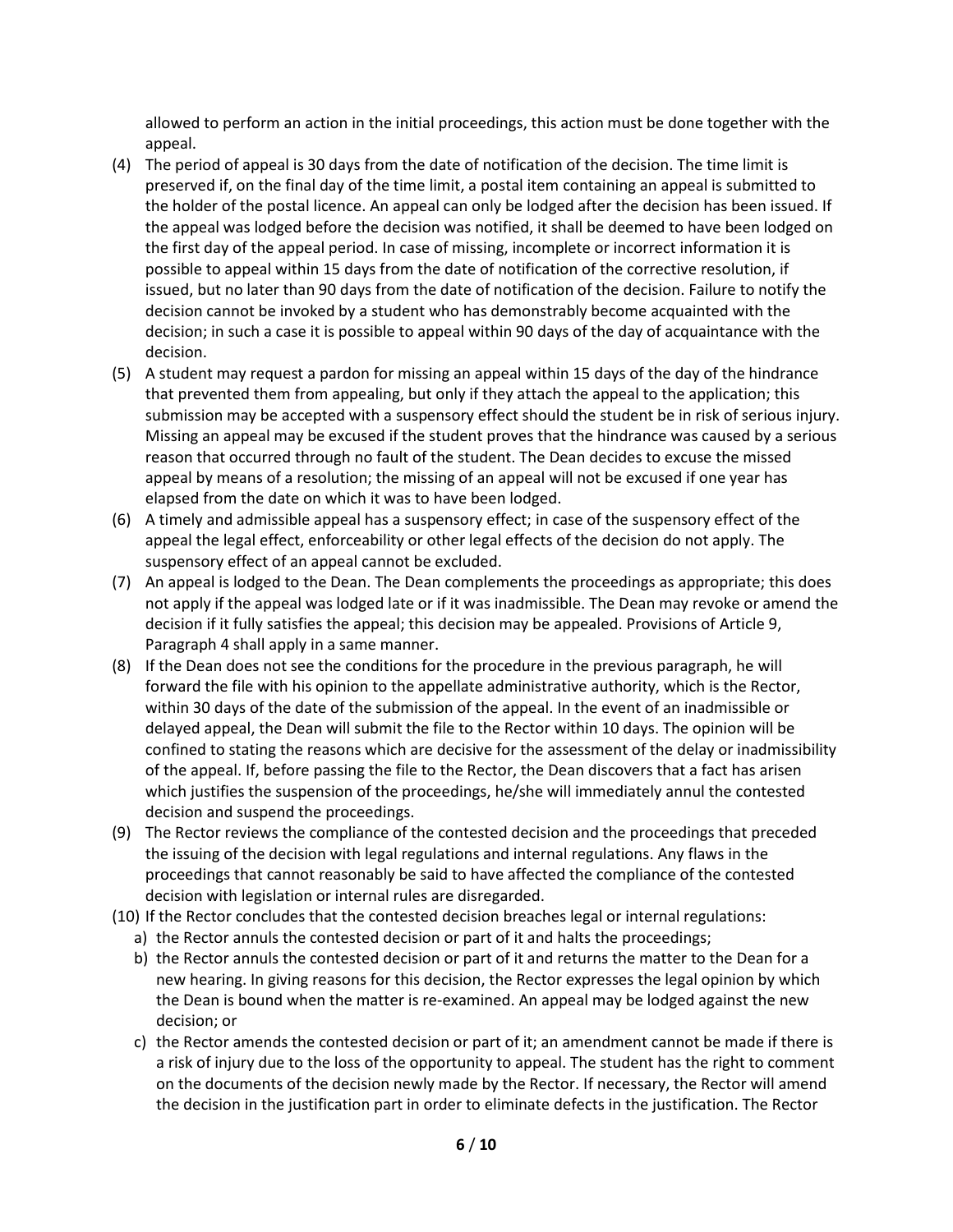cannot amend the contested decision to the detriment of the student, unless the contested decision is in breach of legal regulations.

- (11) If the Rector discovers that a fact has arisen which justifies halting the proceedings, they will immediately annul the contested decision and suspend the proceedings.
- (12) A late or inadmissible appeal will be dismissed by the Rector. If the decision has already entered into force, the Rector will subsequently examine whether the preconditions are appropriate for reviewing the decision in review proceedings, for reopening the proceedings or for issuing a new decision. Should the Rector see the preconditions for initiating review proceedings, for reopening the proceedings or for issuing a new decision, a late or inadmissible appeal shall be considered an initiation of review proceedings or a request for a reopening of proceedings or a request for a new decision. If the Rector concludes that the appeal was lodged in time and that it is admissible, they will return the matter to the Dean.
- (13) If the Rector finds no reason for the procedure under Paragraphs 10, 11 or 12, they will dismiss the appeal and confirm the contested decision. If the Rector amends or annuls the contested decision only in part, then they are confirming the remaining part.
- (14) The decision in appeal proceedings will be issued by the Rector within 30 days. This period begins on the day the file is passed to the Rector. The provisions of Article 9, Paragraph 4 apply to the Rector's decision in a same manner.
- (15) The decision of the Rector cannot be further appealed. The Rector's decision is in effect once it has been notified to the student. Together with the Rector's decision, the Dean's decision, as confirmed in accordance with Paragraph 13, becomes final.
- (16) If a student withdraws the lodged appeal, the appeal proceedings are halted on the day of the withdrawal of the appeal. The contested decision becomes final the day after the proceedings have been halted. A resolution is issued on the fact that the proceedings have been discontinued, which is only noted in the file and the student is notified of it. An appeal can be withdrawn up until the Rector's decision is issued.
- (17) Following a decision pursuant to Paragraph 10, the Rector or the Dean will take such measures that the student's rights are restored and that any consequences due to the flawed decision are eliminated or at least mitigated.

## Article 12

## **Imposition of sanctions**

- (1) A sanction may be imposed for a committed disciplinary offence:
	- a) a reprimand;
- b) conditional exclusion from studies, with a specified term and conditions; or
- c) expulsion from studies, if it is clear that the disciplinary offence was committed intentionally.
- (2) The imposition of sanctions will take into account the nature of the disciplinary offence, the nature of the conduct by which the disciplinary offence was committed, the circumstances under which it occurred, the manner of its commission and its consequences, the student's motives that led to the disciplinary offence, the degree of fault, the student's behaviour before the act, including his / her study results, and whether the student regrets the commission of a disciplinary offence, or expresses an effort to remedy the detrimental consequences caused.
- (3) If the sanction of conditional exclusion from studies is imposed, the decision always explicitly contains the condition that the student must not commit another disciplinary offence or a more serious act during the specified period they are excluded from study under the sanction.
- (4) The imposition of a sanction may be waived if it can be considered that the actual hearing of the disciplinary offence will lead to a remedy.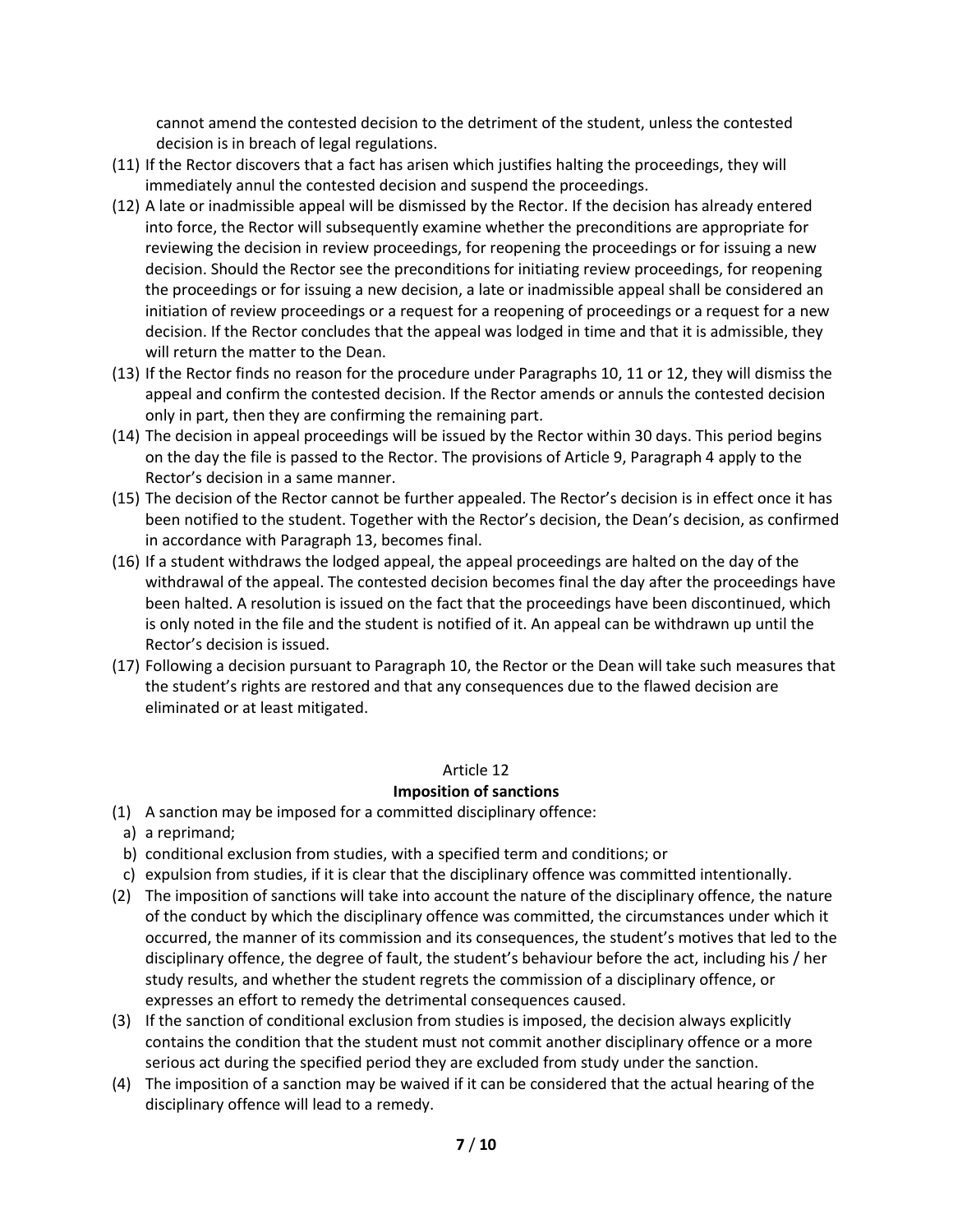- (5) With regard to sanctioning for several disciplinary offences, only a single sanction will be imposed.
- (6) A sanction more severe than that proposed by the Disciplinary Board cannot be imposed.
- (7) The sanction is enforceable on the day the decision on the disciplinary offence comes into legal effect.
- (8) The imposed disciplinary sanction will be noted in the student's study file and in the in the study records of the information system (IS MU).

## **1. Enforcement of sanctions**

- (1) The sanction of a reprimand will be executed by making a record of it in the student's study file.
- (2) The sanction of conditional exclusion from studies will be executed by making a record of it in the student's study file and an authorized employee of the study department will supervise the fulfilment of the conditions for the specified period and report on this to the Dean. Based on the information from the study department, the Dean will assess whether the student has fulfilled the conditions or not. In the event that the student has not fulfilled the conditions, the Dean will issue a decision to this effect, whereby the provisions of the Article 10 will apply accordingly. The sanction of conditional exclusion from studies along with a decision that the student has not fulfilled the conditions has the effect of the sanction of expulsion from studies.
- (3) The sanction of expulsion from studies will be executed in such a way that the student's studies are terminated on the day the decision on the disciplinary offence comes into effect.

# Part Three **Rules of Procedure of the Disciplinary Board**

## Article 14

## **Internal organization of the Disciplinary Board**

- (1) At its first meeting, the Disciplinary Board elects a chairman from among its members.
- (2) An absolute majority of all members of the Disciplinary Board is required for the election to be valid. In the first round, the candidate who received the votes of an absolute majority of all members of the Disciplinary Board is elected. If none of the candidates obtains the required number of votes, the election is repeated and in the second round the candidate with the highest number of votes is elected.
- (3) Chairman of the Disciplinary Board:
	- a) organizes the activities of the Disciplinary Board and acts on its behalf externally;
	- b) convenes, directs and terminates the proceedings of the Disciplinary Board and proposes the order of hearing the offences.
- 2) The Disciplinary Board elects a vice-chairman from among its members, who will, where necessary, represent the chairman of the Disciplinary Board, particularly in his absence.
- (4) The Disciplinary Board closely cooperates with the Study Department of the FA, which provides it with the necessary information about students and all necessary cooperation. The meeting of the Board is attended by an authorized employee of the Study Department of the FA, usually a staff member, who:
	- a) participates in organizing the Board's activities;
	- b) draws up minutes on the proceedings of the Disciplinary Board in accordance with Section 18 of the Administrative Procedure Code;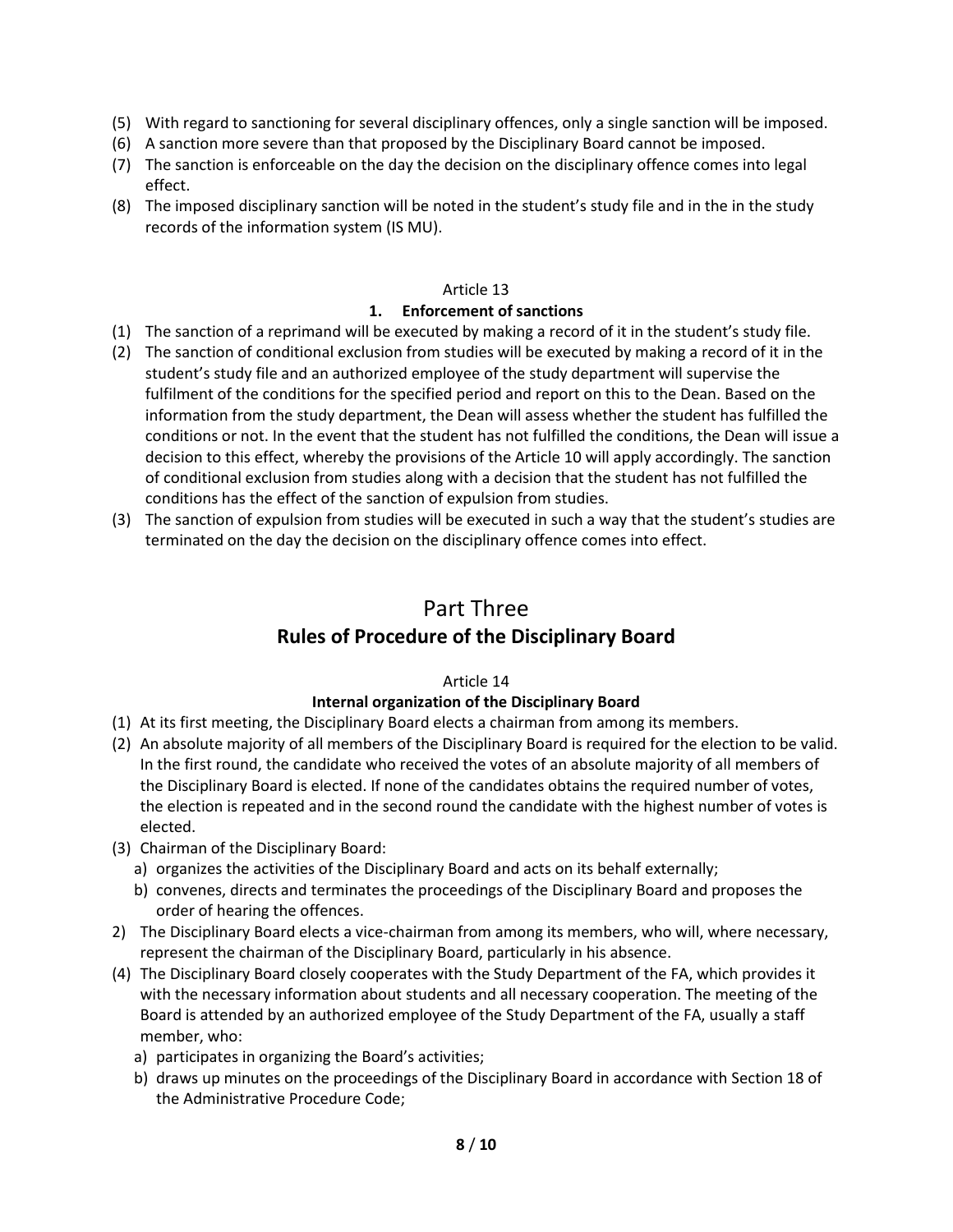- c) processes other administrative documents of the Board;
- d) provides a written copy of the Dean's decision on a disciplinary offence and arranges for its proper distribution;
- e) provides the Disciplinary Board with information on the state of the studies of the student whose disciplinary offence is being heard;
- f) informs the Disciplinary Board whether the student has been sanctioned in the past for committing a disciplinary offence; and
- g) reports to the Dean on whether the student has fulfilled the conditions set in the Dean's decision on a disciplinary offence when the sanction of conditional exclusion has been imposed.

## **Proceedings of the Disciplinary Board**

The proceedings of the Disciplinary Board are chaired by its chairman. The chairman of the Disciplinary Board is responsible for ensuring that a record is kept of each meeting and vote.

## Article 16

## **Decisions of the Disciplinary Board**

- (1) The Disciplinary Board decides in matters within its competence by means of a resolution.
- (2) The Board is qualified to pass a resolution if a majority of its members are present. A resolution of the Board is adopted if the majority of its members who are present vote for it.
- (3) The approval of the majority of the members of the Disciplinary Board who are present is required for the adoption of a resolution of the Disciplinary Board. The consent of a majority of all members of the Disciplinary Board is required to adopt a resolution which could result in the imposition or execution of the sanction of expulsion from studies.
- (4) The Board votes progressively on the matter of culpability and whether a sanction will be imposed and what type of sanction. If the Board does not reach a resolution:
- a) that the student is guilty, it proposes to the Dean that the proceedings be terminated;
- b) that a sanction will be imposed, it proposes to the Dean that a sanction is not imposed;
- c) on the imposition of the sanction of expulsion from studies, it votes on the imposition of the sanction of conditional exclusion from studies;
- d) on the imposition of the sanction of conditional exclusion from studies, it proposes to the Dean that the sanction of reprimand is imposed on the student.

## Part Four **Common, transitional and final provisions**

## Article 17

## **Delivery**

- (1) Delivery of documents in disciplinary proceedings is governed by Section 69 (a), Paragraph 2 of the Act and Section 19 et seq. of the Administrative Procedure Code.
- (2) Documents issued during operations in disciplinary proceedings, where not delivered directly during the performance of these operations, are delivered from the Dean's Office of the FA to the address specified by the student in IS MU.